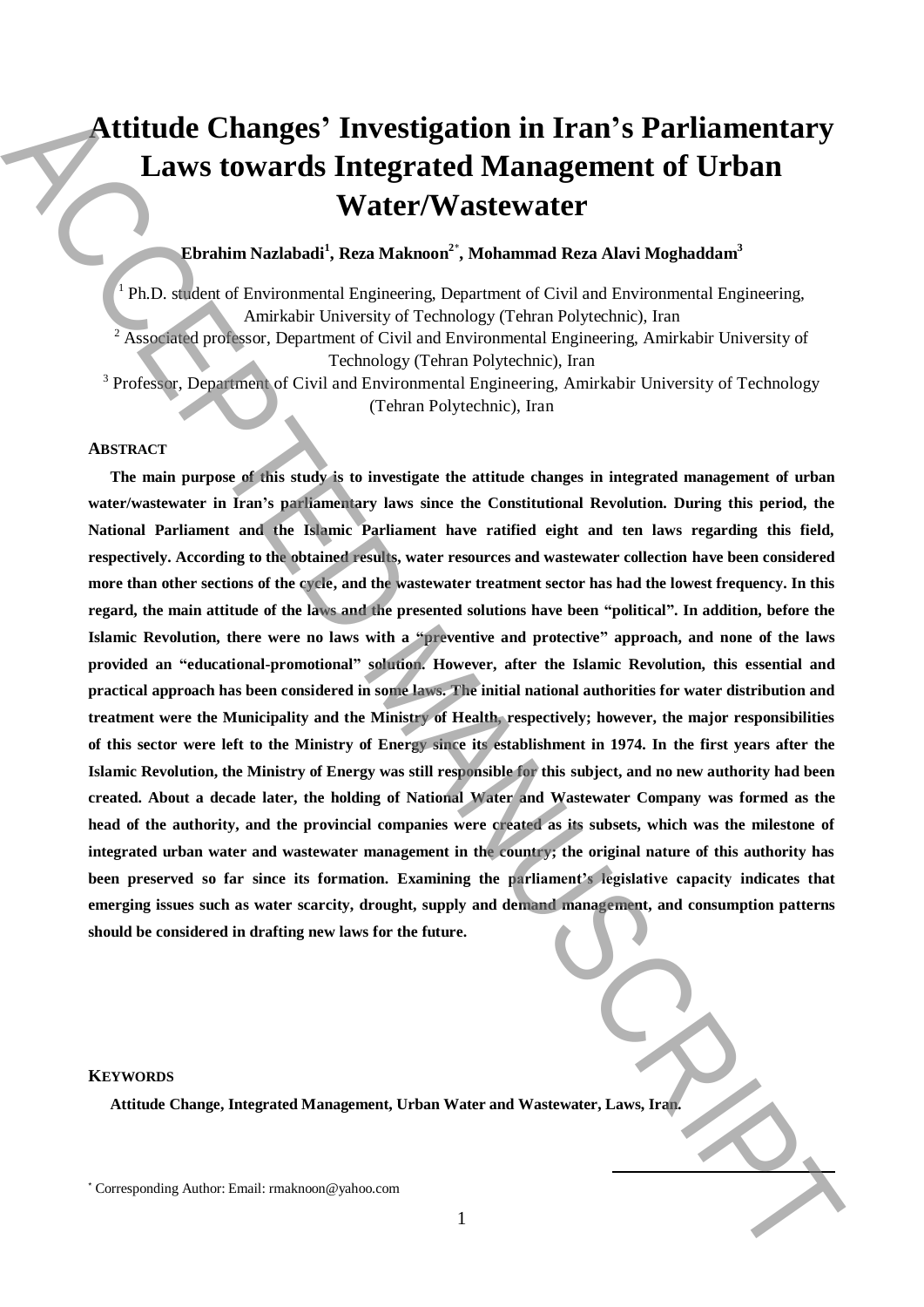## **1. Introduction**

Urban water/wastewater cycle sections are intricately linked, including water resources, water treatment, distribution systems, water consumption, wastewater collection, and treatment. Unlike the integrated approaches, these sections are considered separate from the conventional management approaches [1-5, 7]. The most important goal of using a new approach is to achieve sustainable development in the long term [5, 6]. For example, Nazlabadi et al. have paid attention to the integrated approach, in which all aspects of the urban water cycle are considered an integrated system [4].

With Iran's long history of legislation, the critical question is: "what roles do different sectors play in urban water/wastewater management's integrated approach within the laws and regulations since the Constitutional Revolution?" In addition, was the implementation progress in accordance with the laws? What are the main challenges, and at which levels? Similarly, what is the attitude and approaches of the laws in this area? In addition, what are the solutions provided in each law to realize this attitude? From a structural (institutional) point of view, where are the main custodians of the laws and regulations? **a** lattitude in the base of the state in the base in the base of the state in the state of the state of the state of the state of the state of the state of the state of the state of the state of the state of the state of

The main purpose of this study is attitude changes' investigation in Iran's parliamentary laws towards integrated management of urban water/wastewater before and after the Islamic Revolution.

#### **2. Methodology**

The descriptive-analytical research methodology is used in this study, employing a range of historical data. Moreover, quantitative and qualitative methods have been used to analyze data. This study aimed to answer the following questions:

1. What has been the attitude towards urban water/ wastewater in-laws and regulations?

2. How does each section of the integrated urban water/ wastewater management consider in laws and regulations?

3. In which period the level of attention to different parts of the urban water/ wastewater was much higher?

4. Which part of the integrated urban water/ wastewater management has been neglected in laws and regulations?

5. What have been the attitudes and approaches to laws and regulations in this area?

6. What kind of solutions have been provided in these laws and regulations?

7. How have the key custodians of the laws divided responsibilities between them?

8. How should the issue of urban water/ wastewater be considered in future laws?

To find the answers to the above questions, while examining the formation of legislative thinking in the country, all laws related to different parts of the urban water/ wastewater cycle since the Constitutional Revolution till now, before and after the Islamic Revolution, have been evaluated and quantitatively analyzed. In the next step, the trend of attitude changes towards this area is examined based on the information found. Each law is investigated from the content and structural (institutional) perspectives, including the related custodians, the attitude and approach of the laws, and the solutions provided to achieve the integration.

## **3. Discussion and Results**

Since the Constitutional Revolution, the National Parliament and the Islamic Parliament have ratified eight and ten laws regarding this field, respectively. Based on the results, the evolution of attitudes toward integrated urban water and wastewater management in Iranian laws can be examined from both content and structural (institutional) perspectives.

In terms of content, the reviews consist of four different sections. The first part is the existing laws that oversee different parts of the urban water/ wastewater cycle to achieve integrated management. According to the obtained results, water resources and wastewater collection have been considered more than other sections of the cycle, and the wastewater treatment sector has had the lowest frequency.

The second part evaluates the attitude towards this field in the laws. Four types of technical, social, economic, and political attitudes are considered. Results show that the laws' central attitude has been "political". Figure 1 illustrates the frequency of the laws based on the different attitudes in two time periods; (a) From the Constitutional Revolution to the Islamic Revolution (1906-1979), (b) From the Islamic Revolution to the present (1979-2022).



**Figure 1. The frequency of the laws based on the different**